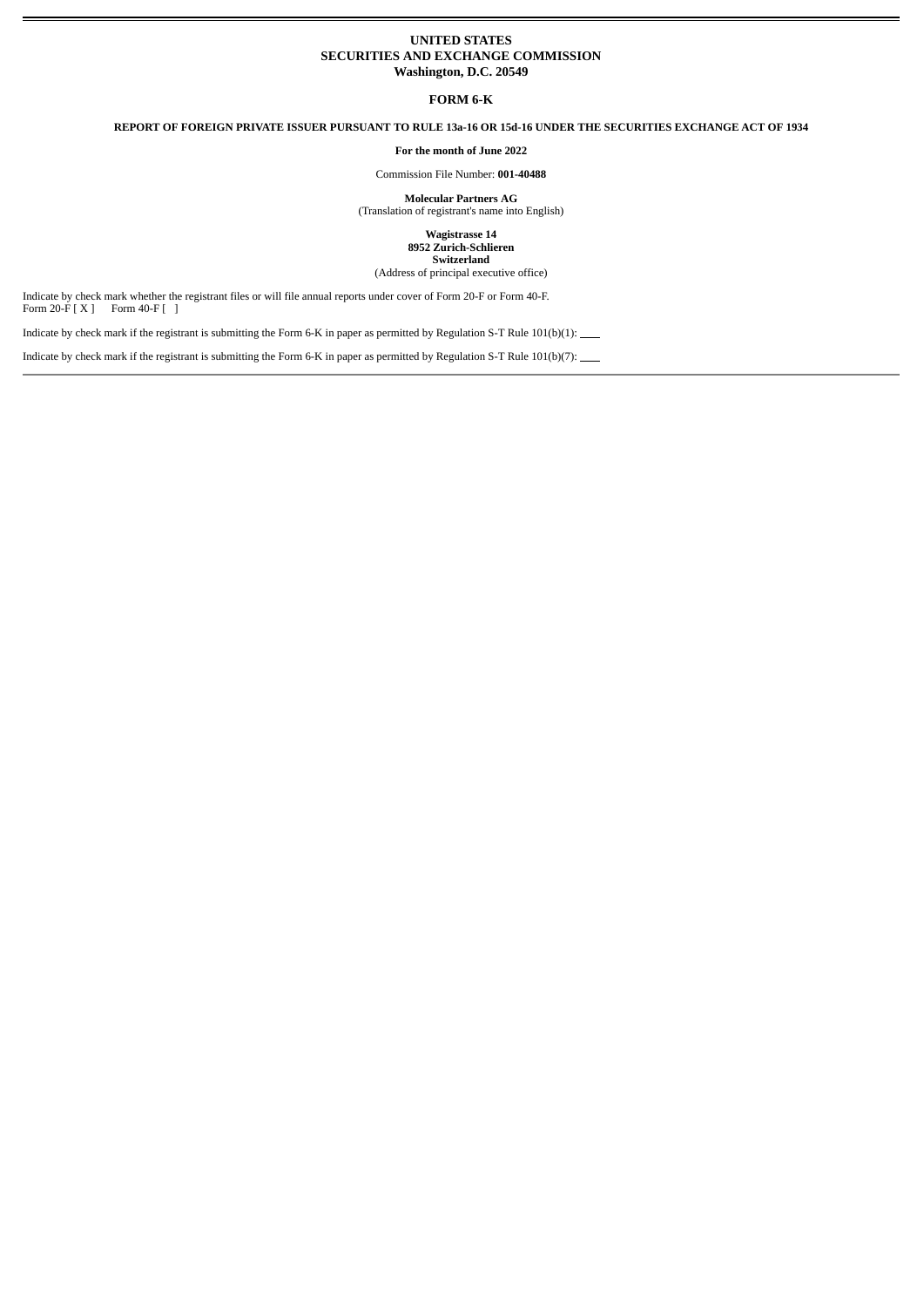## **Exhibit No. Description**

J.

[99.1](#page-3-0) American Society for [Microbiology:](#page-3-0) ASM MICROBE - poster presentation; Title: SARS-CoV-2 Omicron And Multi-variant Neutralization Activity Of Ensovibep: A DARPin Therapeutic Candidate For Treatment Of Covid-19 (a Novar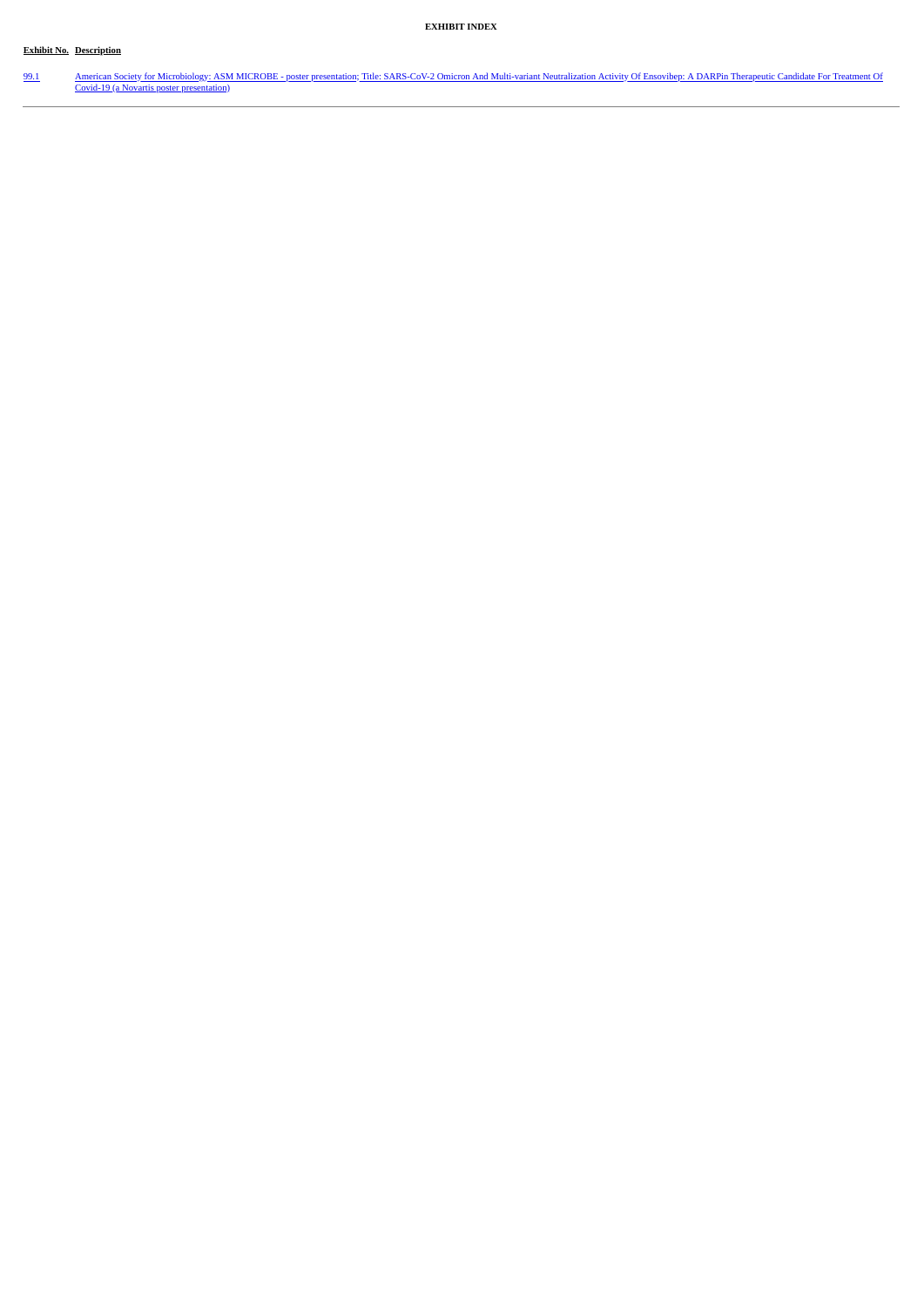## **SIGNATURES**

Pursuant to the requirements of the Securities Exchange Act of 1934, the registrant has duly caused this report to be signed on its behalf by the undersigned, thereunto duly authorized.

**Molecular Partners AG** (Registrant)

Date: June 13, 2022 /s/ PATRICK AMSTUTZ Patrick Amstutz Chief Executive Officer